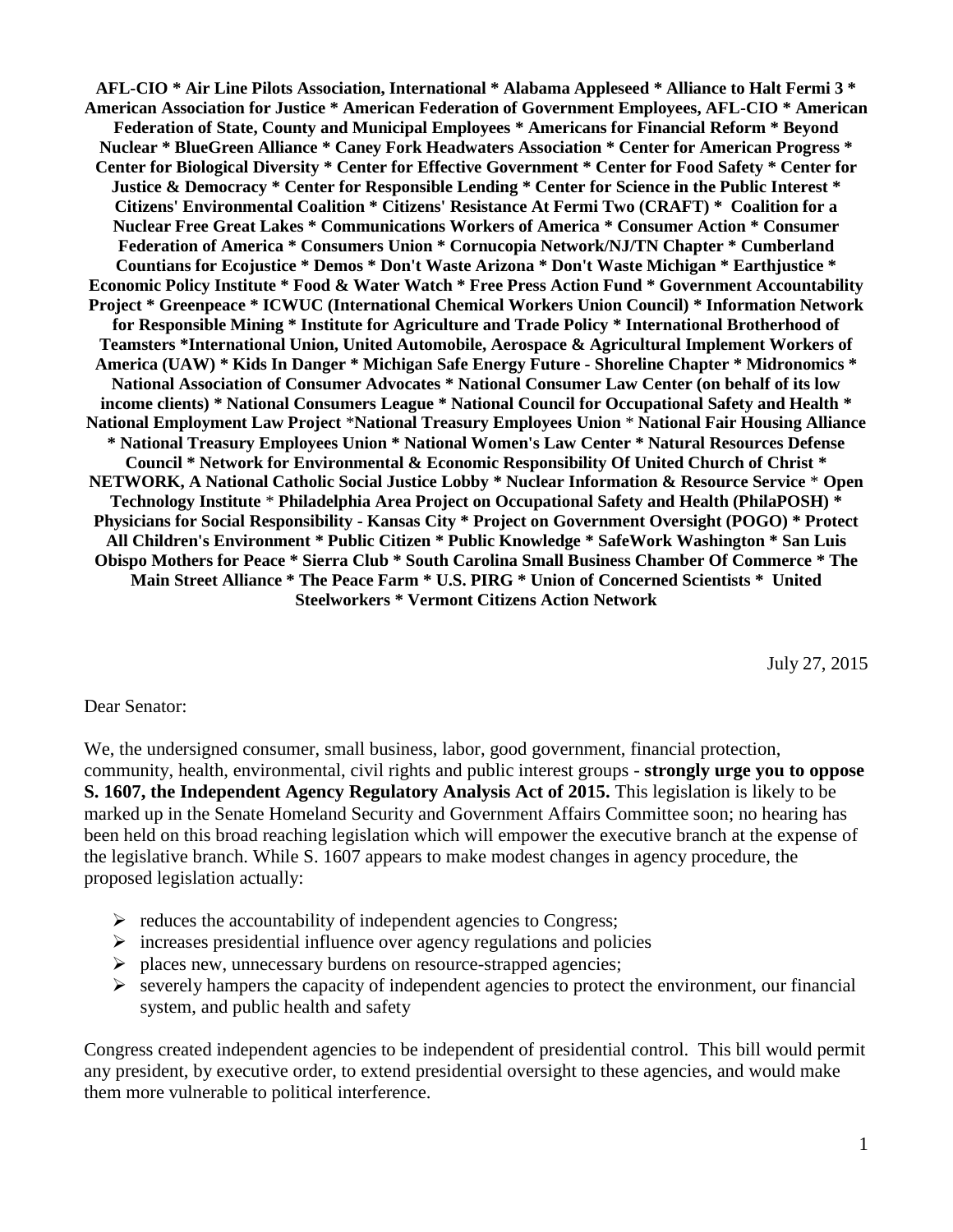S. 1607 ignores the fact that independent agencies are differently structured than executive branch agencies, and often comply with rulemaking requirements strictly tailored to their respective missions. In particular, these agencies operate under a wide variety of statutory standards aimed at deploying the best available science and technology for protecting the public interest. This bill seeks to displace that regulatory design by forcing independent agencies to conduct cost-benefit analyses that are not only irrelevant, but also biased in favor of weaker protections.

The reach of S. 1607 is sweeping; given the jurisdiction of independent agencies, huge swaths of the economy will be affected by the law. The Securities and Exchange Commission (SEC) is charged with policing Wall Street. The Federal Communications Commission (FCC) oversees wireless communications, access to the Internet, and is supposed to ensure universal service is available in the digital age. The mission of the Consumer Financial Protection Bureau (CFPB) is to protect the financial security of American families and consumers from a wide range of predatory and deceptive lending practices. The Consumer Product Safety Commission (CPSC) oversees 15,000 different types of consumer products. The Equal Employment Opportunity Commission (EEOC) makes rules that implement congressional mandates outlawing discrimination based on gender, race and religion, disability, and genetic history. The Nuclear Regulatory Commission (NRC) oversees the safety of nuclear power plants.

S. 1607 would require independent agencies to submit a regulatory analysis to the White House Office of Management and Budget's (OMB) Office of Information and Regulatory Affairs (OIRA). The bill lays out a very long list of requirements for independent agencies to fulfill, including burdensome analytical constraints that will force the agencies to prioritize industry profits over public protections. These constraints include directions for independent agencies to design their rules so that they will "impose the least burdens" on businesses of "differing sizes," taking into account the "cumulative costs" of regulation, and to explain why the proposed regulation is "preferable to the identified potential alternatives."

Independent agencies often have very specific requirements when it comes to analyzing the impacts of their pending regulations. If they had to fulfill other reporting requirements from OIRA, it would increase their workload, waste valuable resources, and further delay protective safeguards, including rules that are needed to address new and emerging hazards, such as pipeline safety or post-Fukushima precautions for nuclear power plants.

While OIRA would not have the explicit power to block a regulation after it conducts its review, the additional oversight, and its impact on court challenges, would provide the White House with significant leverage for demanding changes in or delaying pending independent agency rules. The bill would give the president unprecedented authority to meddle in independent agency decision-making.

An independent agency's compliance or non-compliance with OIRA's requirements would not be subject to judicial review. But OMB's assessment of the agency's regulatory analysis, including its cost-benefit analysis, would be part of the rulemaking record, and thus subject to judicial review. Because the actual practice of cost-benefit analysis is full of uncertainties and indeterminacies that make it endlessly contestable, these requirements would provide wealthy special interests with a powerful tool for using endless delays to block important environmental and public health and safety rules and intimidating independent agencies.

This legislation also would affect all the work that OIRA does on regulatory review, making it much more difficult for its staff of 40 to complete regulatory oversight in a timely fashion for any rule.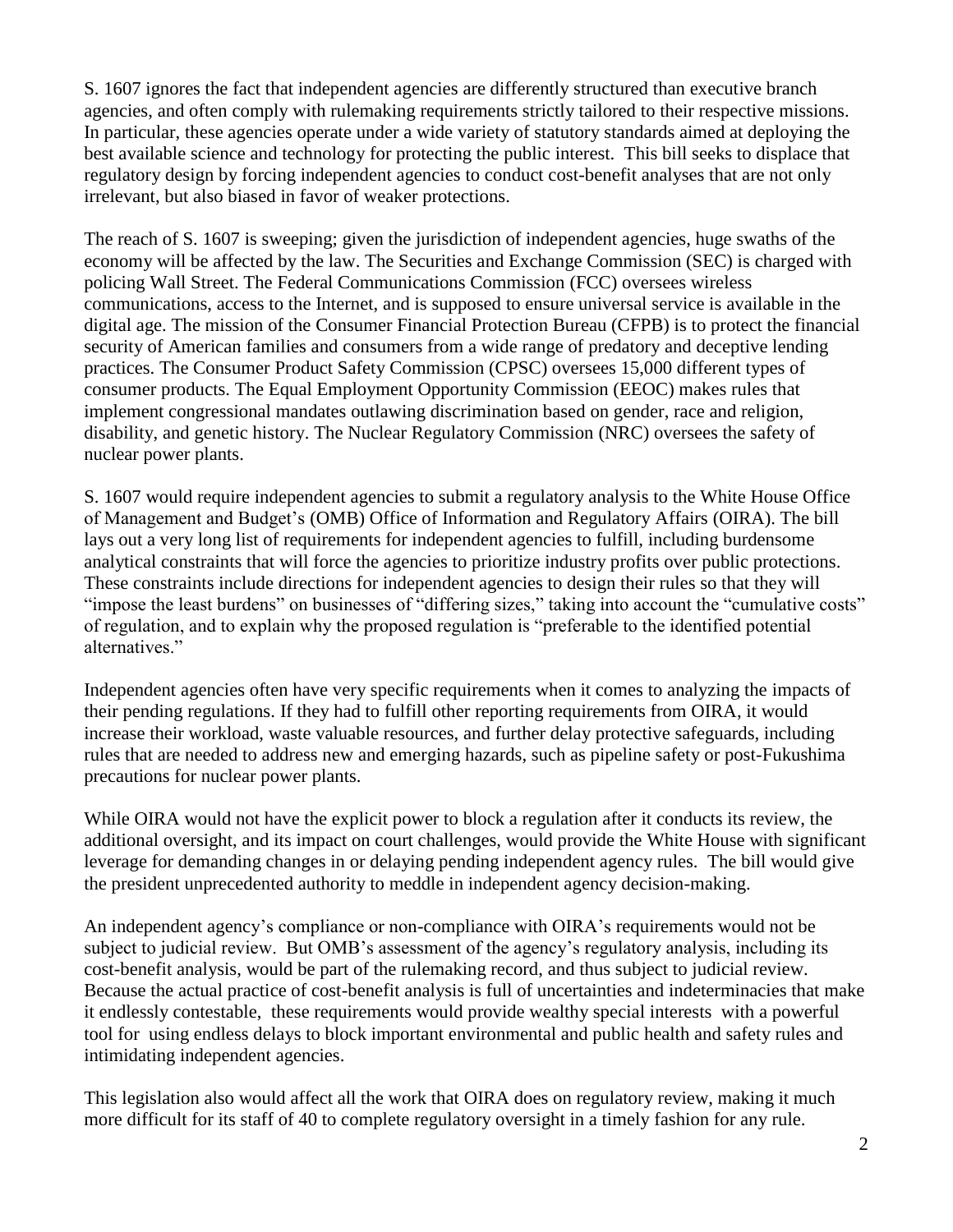S. 1607 would do nothing to streamline the regulatory process, to ease compliance burdens on any business, or to strengthen public protections. It would make independent agencies more vulnerable to political interference, and would greatly increase the workload of OIRA, further delaying crucially needed rules.

We strongly urge your opposition to this ill-advised proposal.

## **We strongly urge you to oppose S. 1607.**

AFL-CIO Air Line Pilots Association, International Alabama Appleseed. Alliance to Halt Fermi 3 American Association for Justice American Federation of Government Employees, AFL-CIO American Federation of State, County and Municipal Employees Americans for Financial Reform Beyond Nuclear BlueGreen Alliance Caney Fork Headwaters Association Center for American Progress Center for Biological Diversity Center for Effective Government Center for Food Safety Center for Justice & Democracy Center for Responsible Lending Center for Science in the Public interest Citizens' Environmental Coalition Citizens' Resistance At Fermi Two (CRAFT) Coalition for a Nuclear Free Great Lakes Communications Workers of America Consumer Action Consumer Federation of America Consumers Union Cornucopia Network/NJ/TN Chapter Cumberland Countians for Ecojustice Demos Don't Waste Arizona Don't Waste Michigan **Earthjustice** Economic Policy Institute Food & Water Watch Free Press Action Fund